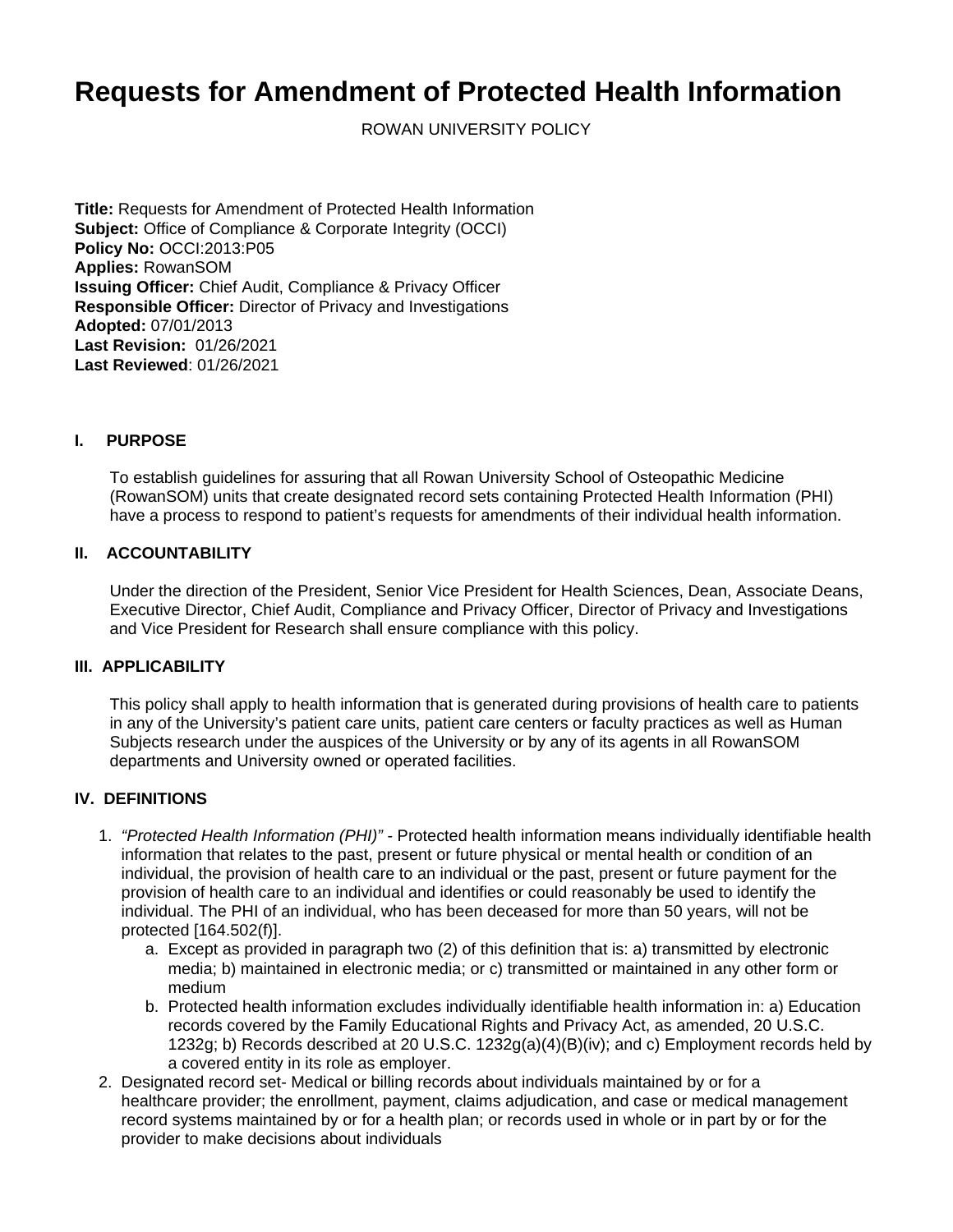# **V. REFERENCES**

- 1. [45 CFR 164.526](http://www.google.com/url?sa=t&rct=j&q=&esrc=s&frm=1&source=web&cd=1&sqi=2&ved=0CBwQFjAAahUKEwjwrqzd8Y3JAhXFkx4KHXarBO4&url=http%3A%2F%2Fwww.law.cornell.edu%2Fcfr%2Ftext%2F45%2F164.526&usg=AFQjCNFclwzj722v3BKzZGJO4wI8bnrURQ&sig2=X0nBTf37nRoAQ56OPijyMQ&bvm=bv.107467506,d.dmo), Code of Federal Regulations Title 45, Section 164, Part 526, Security and Privacy, Amendment of Protected Health Information
- 2. [Uses and Disclosures of Health Information With and Without an Authorization](http://confluence.rowan.edu/display/POLICY/Uses+and+Disclosures+of+Protected+Health+Information%3A+With+and+Without+Authorization)
- 3. [Standards for Privacy of Individually Identifiable Health Information Policy](http://confluence.rowan.edu/display/POLICY/Standards+for+Privacy+of+Individually+Identifiable+Health+Information)
- 4. [Access of Individuals to Protected Health Information Policy](http://confluence.rowan.edu/pages/viewpage.action?pageId=52298886)

## **VI. POLICY**

All RowanSOM units must maintain a process to enable its patients to request an amendment of their individual health information held by the unit. Such requests must be made in writing and include a reason supporting the amendment.

An individual has the right to request a healthcare unit to amend his or her health information. Units should require individuals to make such requests in writing and to provide a reason to support the amendment. RowanSOM Notice of Privacy Practices informs individuals in advance of such requirements. An example of a [Request for Amendment or Correction of Individual Health Information](https://sites.rowan.edu/somcompliance/_docs/ROWANRequestforAmendmentForm.pdf)  [form](https://sites.rowan.edu/somcompliance/_docs/ROWANRequestforAmendmentForm.pdf) can be accessed at the following website: [https://www.rowan.edu/compliance.](https://www.rowan.edu/compliance)

- 1. Responsibilities:
	- a. The unit may deny the request if the health information that is the subject of the request meets the following conditions:
		- i. It was not created by the unit, unless the originator is no longer available to act on the request.
		- ii. It is not part of the individual's designated health record.
		- iii. It would not be accessible to the individual for the reasons under University policy, Access of Individuals to Protected Health Information.
		- iv. It is accurate and complete.
	- b. The unit must act on the individual's request for amendment no later than thirty (30) days after receipt of the request for an amendment. The unit may have a one - time extension of up to thirty (30) days for an amendment request provided the unit gives the individual a written statement of the reason for the delay, and the date by which the amendment will be processed.
	- c. If the request is granted, the unit must:
		- i. Insert the amendment or provide a link to the amendment at the site of the information that is the subject of the request for amendment.
		- ii. Inform the individual that the amendment is accepted.
		- iii. Obtain the individual's identification of; and agreement to have the unit notify the relevant persons with whom the amendment needs to be shared.
		- iv. Within a reasonable time frame, make reasonable efforts to provide the amendment to persons identified by the individual, and persons, including business associates, that the unit knows have the PHI that is the subject of the amendment and that may have relied on or could foreseeably rely on the information to the detriment of the individual.
	- d. If the unit denies the requested amendment, it must provide the individual with a timely, written denial in plain language that contains:
		- i. The basis for the denial.
		- ii. The individual's right to submit a written statement disagreeing with the denial and how the individual may file such a statement.
		- iii. A statement that if the individual does not submit a statement of disagreement, the individual may request that the unit, provide the individual's request for amendment and the denial with any future disclosures of PHI.
		- iv. A description of how the individual may complain to the unit or to the Secretary of the Department of Health and Human Services (DHHS).
		- v. The name or title, and telephone number of the designated contact person who handles complaints for the unit.